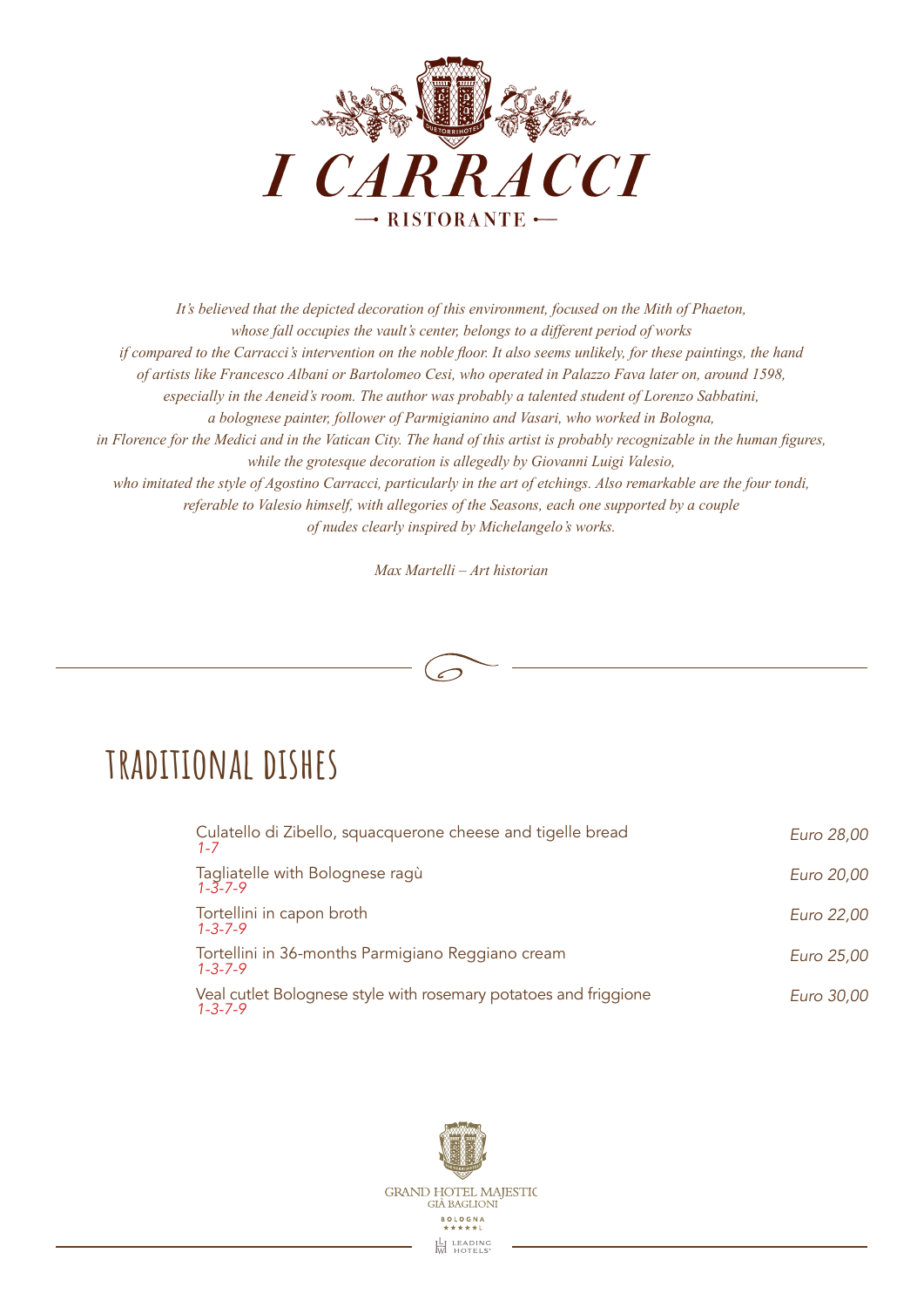## **Starters**



## **First Courses**

(R

Œ



#### **Main Courses**



 $\mathcal{O}$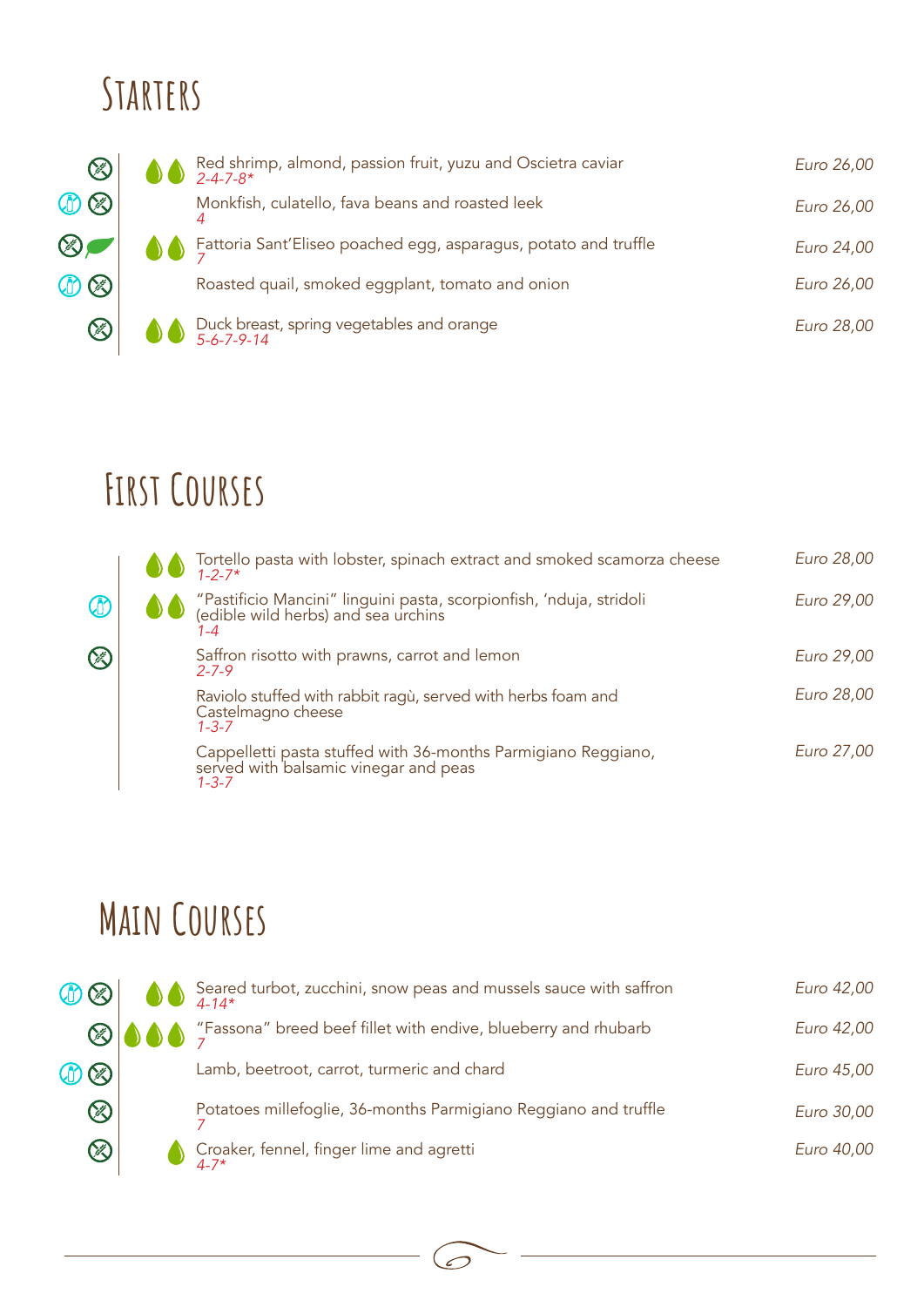# **TASTING MENUS**

## **VEGETARIAN**

*Euro 90,00*

**Example 20 A** Eattoria Sant'Eliseo poached egg, asparagus, potato and truffle Endive, rhubarb, celeriac and zucchini *7-9* Cappelletti stuffed fresh pasta with 36-months Parmigiano Reggiano, balsamic vinegar and peas *1-3-7* C Potatoes millefoglie, 36-months Parmigiano Reggiano and truffle *7*  $\mathbf{0} \oplus \otimes$ Pineapple, avocado, ginger sorbet and lemongrass

## **TRADITION** *Euro 95,00*

Mortadella, squacquerone cheese and tigelle bread *1-7* Tortellini in capon broth *1-3-7-9* Tagliatelle with Bolognese ragù *1-3-7-9* Veal cutlet Bolognese style with rosemary potatoes and friggione *1-3-7-9*  **Trifle** *1-3-7*

#### **THE SEA AND THE COLOURS OF THE EARTH**

*Euro 120,00*



Tasting menu choice is intended for the whole table and priced per person, wines and drinks are not included

Ĉ